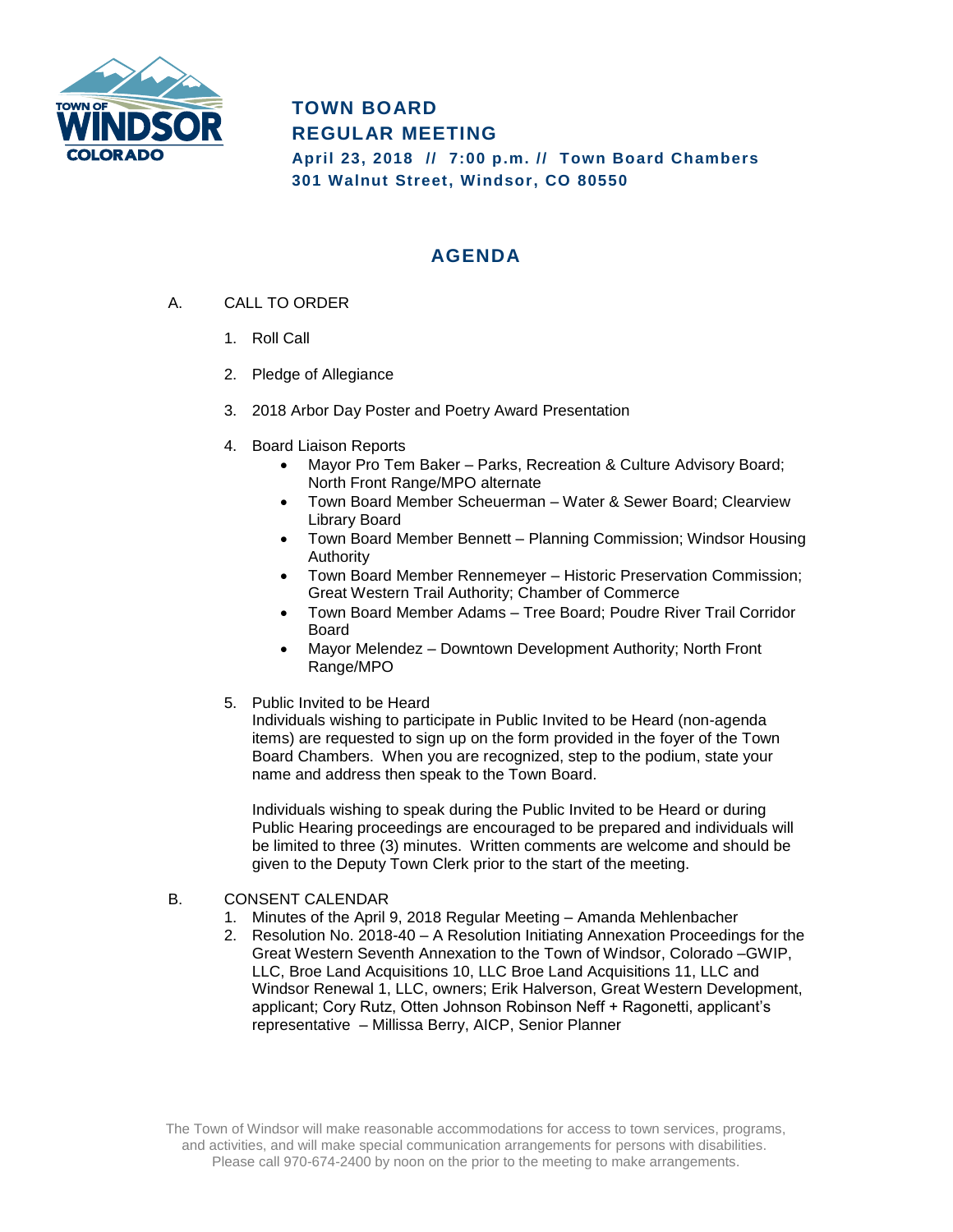- 3. Resolution No. 2018-41 A Resolution Approving and Accepting a Deed of Dedication for Right of Way from Boxelder Sanitation District for Public Trail Purposes in the Town of Windsor, Colorado – Ian D. McCargar, Town Attorney
- 4. Advisory Board Appointment Scott Ballstadt, Director of Planning
- 5. Appointment to Great Western Trail Authority Board Dean Moyer, Director of Finance

## C. BOARD ACTION

- 1. Ordinance No. 2018-1558 An Ordinance Annexing and Zoning Certain Territory known as the WCR 76 Annexation to the Town of Windsor – Jon Turner, Hillside Development Group, applicant / Kristin Turner, TB Group, applicant's representative
	- *Super majority vote required on second reading*
	- Second reading
	- Legislative action
	- Staff presentation: Paul Hornbeck, Senior Planner
- 2. Site Plan Presentation Windsor Commons Subdivision 3rd Filing Martin Homes – Andrew Martin, Martin Homes LLC, owner/applicant
	- Staff presentation: Millissa Berry, AICP, Senior Planner
- 3. Public Hearing An Ordinance Annexing and Zoning Certain territory known as the Thornton Farm 24 Annexation to the Town of Windsor - Colorado – City of Thornton, owner, Kevin Woods, City of Thornton City Manager and Mark Koleber, City of Thornton Water Project Director, applicant's representatives
	- Legislative action
	- Staff presentation: Millissa Berry, AICP, Senior Planner
- 4. Resolution No. 2018-42 A Resolution Making Certain Findings and Conclusions of Law Pursuant to Section 31-12-110 C.R.S., Concerning the Thornton Farm 24 Annexation to the Town of Windsor – City of Thornton, owner, Kevin Woods, City of Thornton City Manager and Mark Koleber, City of Thornton Water Project Director, applicant's representatives
	- Legislative action
	- Staff presentation: Millissa Berry, AICP, Senior Planner
- 5. Ordinance No. 2018-1559 An Ordinance Annexing and Zoning Certain Property known as the Thornton Farm 24 Annexation to the Town of Windsor – City of Thornton, owner, Kevin Woods, City of Thornton City Manager and Mark Koleber, City of Thornton Water Project Director, applicant's representatives
	- First Reading
	- Legislative action
	- Staff presentation: Millissa Berry, AICP, Senior Planner
- 6. Resolution No. 2018-43 Approving an Agreement for Economic Inducements and Development Incentives (Owens-Illinois)
	- Legislative action
	- Staff presentation: Stacy Johnson, Director of Economic Development